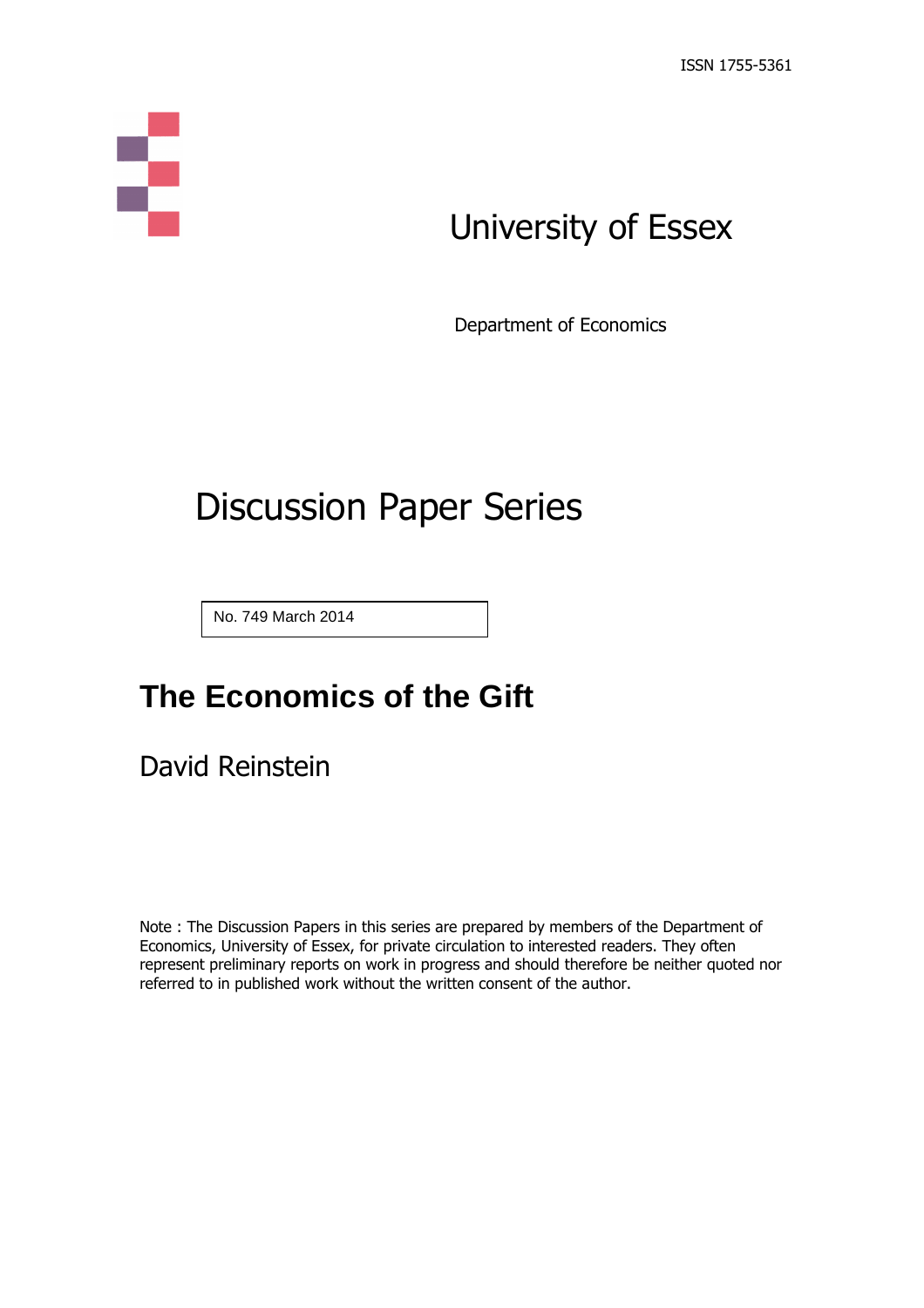## The Economics of the Gift

## David Reinstein

## March 2014

## **Abstract**

This essay broadly considers gifts, giving, and gift economies, modern and pre-modern, from a mainstream (and behavioural) economics perspective. I present a selective survey of the literature focusing on six key points:

1. Commercial transactions sustained by reputation are not easily distinguishable from gift exchange economies;

2. Gift-giving allows the giver to accumulate goods that cannot be purchased commercially;

3. When the giver retains some use, experience, or control over the gift, she shares in the consumption of it;

4. Considering behavioural issues such as regret aversion, gift-giving may offer overlooked efficiencies that may balance out the deadweight losses from 'inadequate gifts';

5. Aggregate (anonymous) giving can be an important signal of overall group identity and character;

6. Historical modes of 'giving under pressure' offer insights for modern public policy and philanthropy.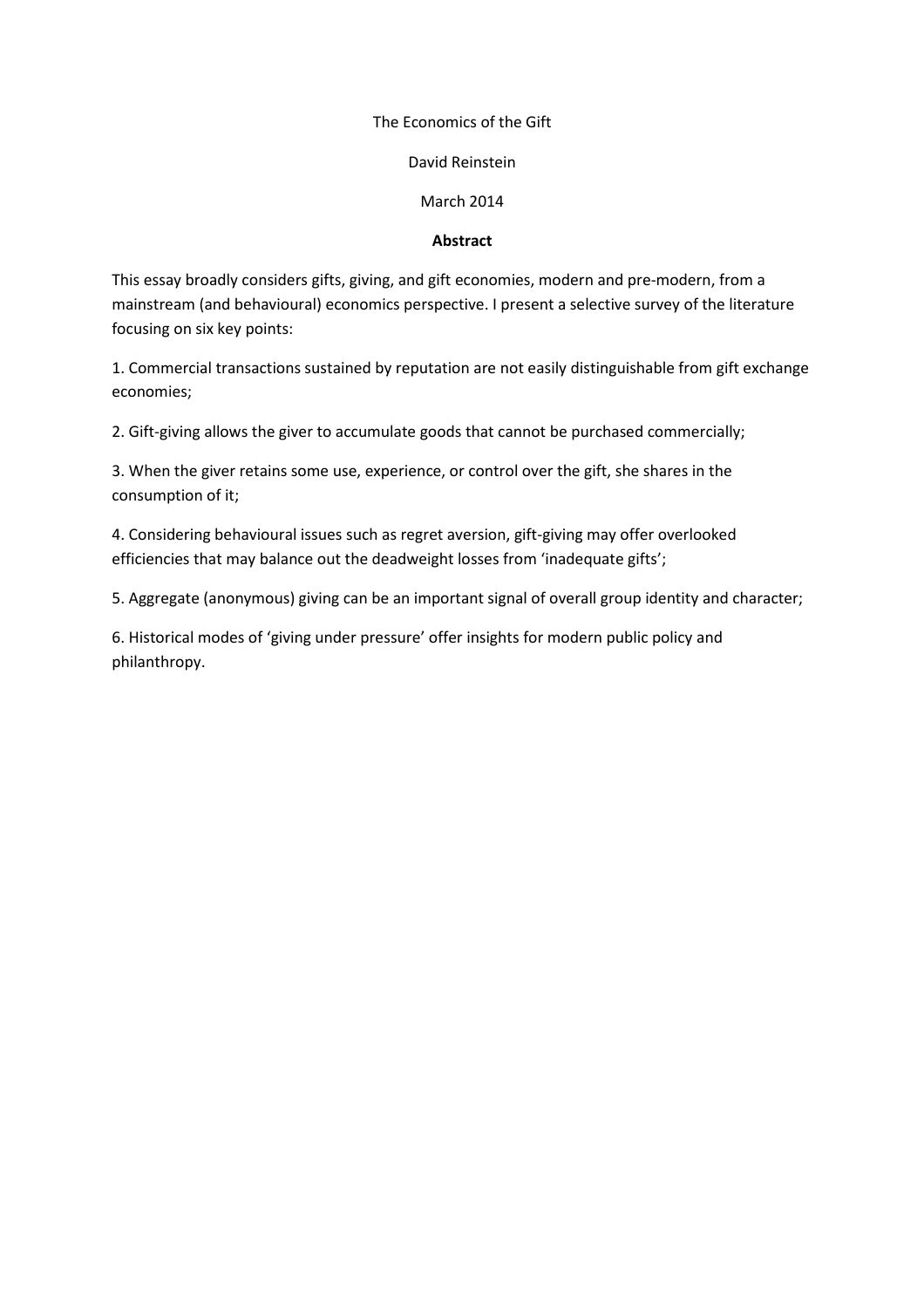## DAVID REINSTEIN

## The Economics of the Gift

This essay broadly considers gifts, giving, and gift economies, modern and pre-modern, from a mainstream (and behavioral) economics perspective. I present a selective survey of the literature focusing on six key points:

1. Commercial transactions sustained by reputation are not easily distinguishable from gift exchange economies;

2. Gift-giving allows the giver to accumulate goods that cannot be purchased commercially;

3. When the giver retains some use, experience, or control over the gift, she shares in the consumption of it;

4. Considering behavioural issues such as regret aversion, gift-giving may offer overlooked *efficiencies* that may balance out the deadweight losses from 'inadequate gifts';

5. Aggregate (anonymous) giving can be an important signal of overall *group* identity and character;

6. Historical modes of 'giving under pressure' offer insights for modern public policy and philanthropy.

Van de Ven presents a wide-ranging survey of several economic approaches to gift-giving in modern economies.<sup>1</sup> He focuses on two main empirical features. The first is 'inadequacy': gifts often given in some form that are not optimal for the receiver, given the expense incurred. From the standard economic perspective, the recipient should always prefer a cash gift, as this allows her maximal freedom of choice, hence she can optimize her 'utility'. Yet cash gifts are often taboo. The second feature is 'non-reciprocity': gifts are often given without the expectation of a gift or reward in return. He classifies six several competing classes of models of gift-giving, considering how well they can explain these two features. 2

Beginning with a key example, the first model he mentions is 'altruism', *à la*  Becker, where "my state of happiness is dependent on that of the other".<sup>3</sup> Although it can explain non-reciprocal giving, $4$  this model struggles with

<sup>4</sup> Although Van de Ven doesn't mention it, this model struggles to explain *reciprocal*  giving, i.e., why two individuals would give each other gifts – only the 'net gift' should

 $1$  Van de Ven 2000.

<sup>&</sup>lt;sup>2</sup> These are: 1. "Altruism – making other people happy", 2. "Egoism I – exchange", 3. "Egoism II – warm glow, social approval", 4. "Strategical – signaling, building trust", 5. "Fairness – norms, reducing inequity" and 6. "Survival – selection" (Van de Ven 2000, p. 4).

<sup>3</sup> Becker 1974.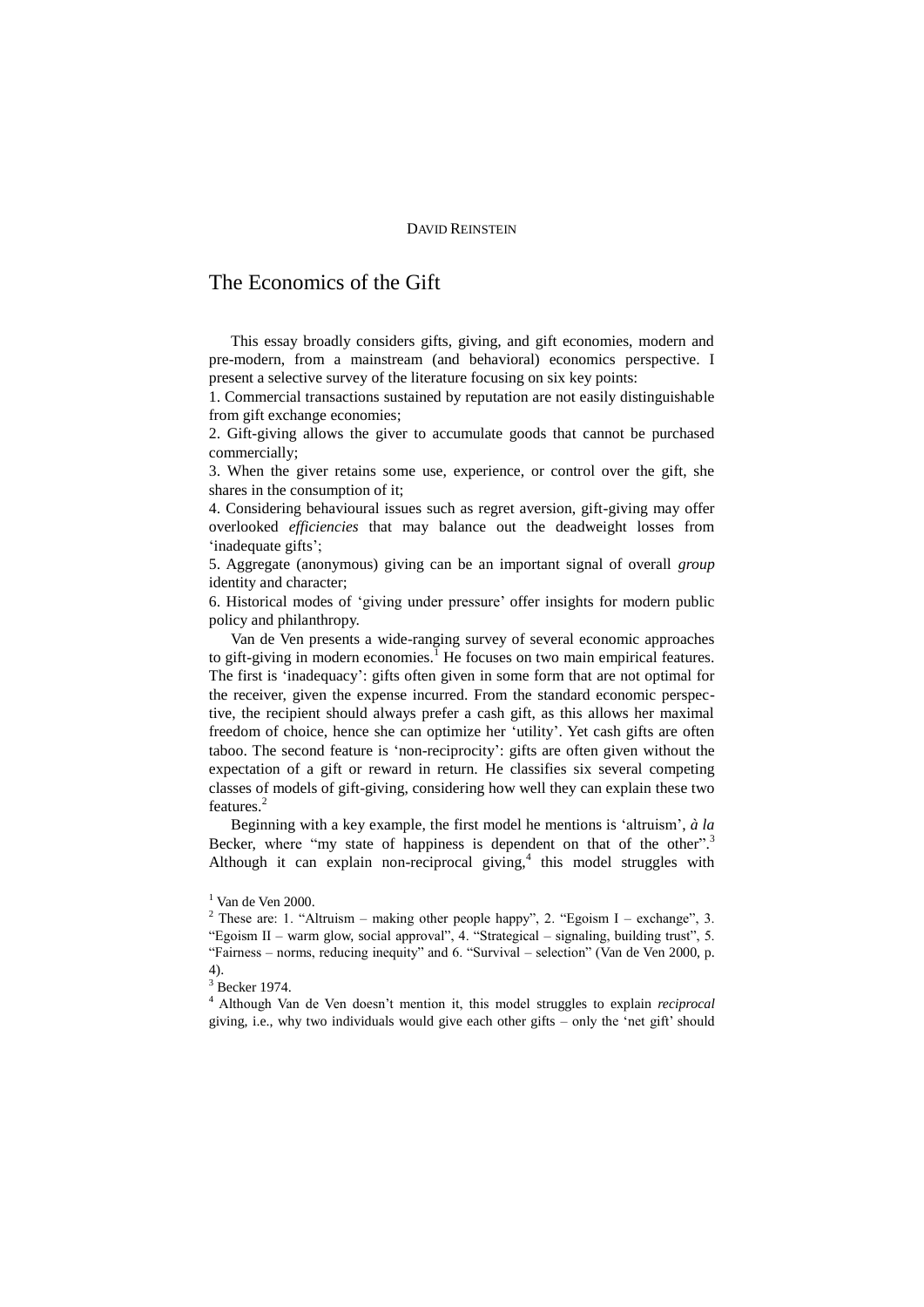'inadequate' giving; the altruist, seeking to maximize the utility of another, would presumably give her a cash gift. Note that an extreme interpretation of Andreoni's "warm glow" model,<sup>5</sup> where the donor gains utility over the amount she sacrifices without caring where it goes, would neither imply nor rule out inadequate giving. While the warm glow model offers some convenient theoretical results, it is essentially a black box, raising more questions than it answers.

In the following sections I incorporate three more of Van de Ven's classifications: altruism, a gift economy with symbolic utility, reputation, social approval, and signaling; I leave out the models of fairness and the evolutionary models ('survival') for space concerns.

### 1. Personal exchanges, market exchanges, and gift economies

Exchange is useful when two parties have different relative costs in producing one or another good, and/or they have different preferences over goods. If I value my last apple at two oranges, and you value your last orange at two apples, then if I give you an apple in exchange for your orange we are both better off. But, for a given amount of goods produced, the chain of exchanges that achieves efficiency may be long and complicated. Classical economists have labored to specify precise formal models and conditions under which free exchange can achieve this Pareto efficiency, in the sense that no one can be made better off without making someone else worse off. Even where these conditions hold, the efficient outcome may not be one that we would consider equitable.

In modern systems these exchanges occur through a *numeraire* good – money. With large and functioning markets and a generally accepted currency, each person can buy and sell without having to find a precise *coincidence of wants*. If I have apples and want oranges, I do not have to look around and find someone has oranges and wants apples (i.e., barter); we can both go to the general marketplace to buy and sell. With the *idealized* efficient marketplace, we can do no better by making individual trades – just go to the market and you will get (or receive) the best price.

However, this takes a lot for granted. Who is providing and monitoring the validity of this generally accepted currency? Who is setting up the marketplace and determining the prices at which the markets clear? Who is guaranteeing that the oranges I buy will be of the type and quality promised? Who ensures that my apples are not stolen as I bring them to the market, and that I am accurately informed as the prevailing price and paid for my apples? The canonical general equilibrium model involves a market in which no one has market power but all

matter for this model.  $<sup>5</sup>$  Andreoni 1990.</sup>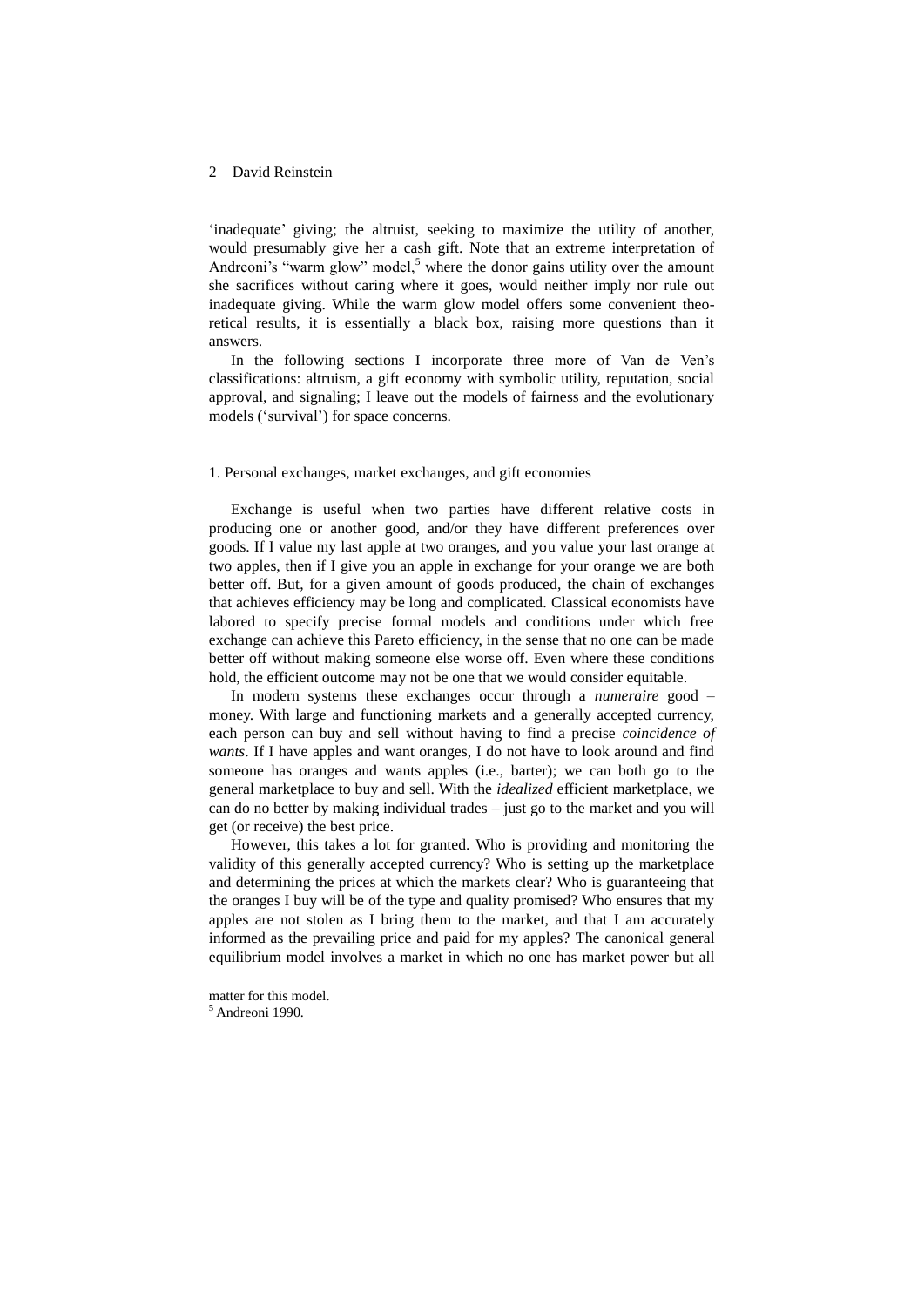are 'price takers' and, crucially, the true quality of every item is common knowledge. There are no individual interactions but only a 'Walrasian auctionneer' who finds the price at which demand equals supply in all markets.<sup>6</sup> No one believes this is how even the largest, most standard, and most efficient markets *actually* work. The argument is that with greater numbers of buyers and sellers the outcomes will converge to those predicted by this model.

Economic history has often been characterized, most prominently by Adam Smith, as a progression from self-sufficiency (within the family or close group) to barter to centralized, institutionalized, and globalized markets, with complicated chains of contracts and ownership rights enforced by central governments and international institutions. 7

In institutionalized markets, with greater distance between buyer and seller, there is less opportunity to develop a relationship that may permit trust. In the game theoretical sense, with a single interaction both parties will act in their own best interests. If we cannot immediately observe fruit quality, I will give you a rotten apple, and you give me a rotten orange. The idealized markets cannot easily deal with this problem of *asymmetric information* and there will be inefficiency – mutually beneficial trades will not take place.<sup>8</sup>

However in indefinitely repeated games, 'cooperation' can be (but need not be) sustained in equilibrium.<sup>9</sup> If we are patient enough, each party may sacrifice her immediate interest in favor of a continued relationship. I will give you the good apple and you will give me the good orange because we have the mutual 'common knowledge' understanding that if either of us gives rotten fruit, in any future interaction we will never give fresh fruit again. Note that this refers to a specific relationship between two individuals, and not a general system of laws or customs.

In models where some agents have reciprocal or other-regarding preferences, substantiated in much experimental work, there is an even stronger incentive to 'play nice'. Here, even if we both know that our interaction is coming to an end, we also know that some people want to reward good behavior and punish bad behavior, even if it does not directly increase their own wealth. Thus, even if we are selfish, we may give the good fruit just in case our partner turns out to be one of these reciprocators. And we also will want to convince the other fellow that

<sup>&</sup>lt;sup>6</sup> For an intermediate textbook explanation of Walrasian equilibrium, see, e.g., Nicholson  $-$  Snyder 2011<sup>11</sup>, pp. 457-497. The original theory was formulated by Walras 1926<sup>4</sup>. The term 'Walrasian auctioneer' may have originated with Leijonhufvud 1967.

 $7$  Smith 1776. Although this progression seems logical, there is some argument over the historical accuracy of this. As discussed throughout this volume there is debate over the extent to which gift exchanges, with or without an explicit *quid pro quo,* served as a bridge, consisted an economy in itself, or coexisted with other forms of exchange <sup>8</sup> Akerlof 1970.

 $9$  Fudenberg – Maskin 1986.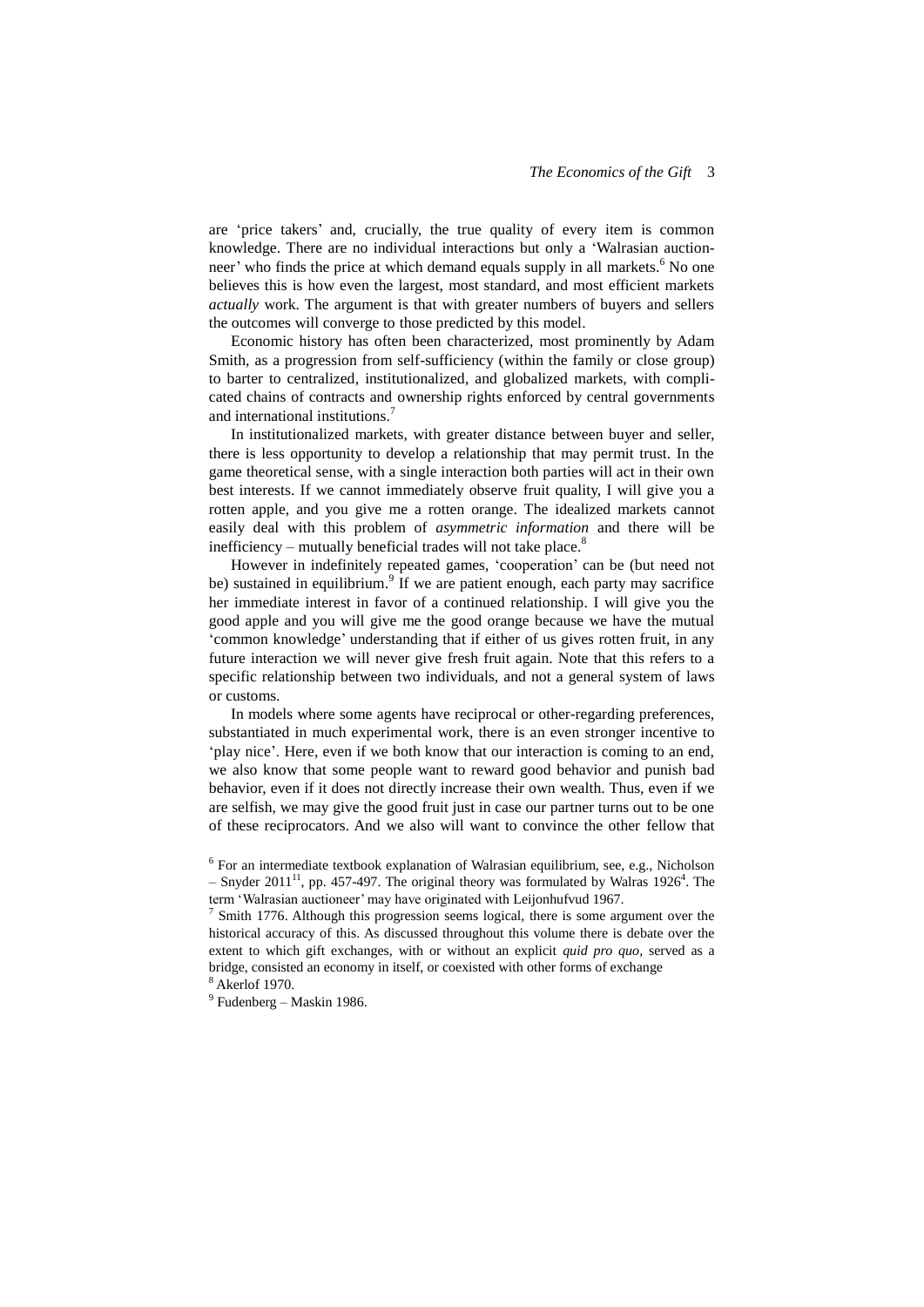we ourselves will reciprocate.<sup>10</sup>

This repeated relationship, where I give you a quality product in exchange for your quality product (or monetary payment), is in one sense very much like a gift exchange. In fact, in these models such cooperation need not result from an explicit *quid pro quo*, nor a reckoning after each period, as long as we are patient and we have a mutual understanding that good behavior will be reciprocated down the road. We do not need a formal agreement that I will give you an apple every Monday, and you will give me an orange every Friday; this can take the form of one gift following another, *ad infinitum*. 11

To sum up, a repeated 'commercial' exchange sustained by reputation and reciprocation concerns may not be terribly distinct from a repeated 'gift exchange'. Here I refer to a 'gift economy' mainly driven by self-interest, essentially constituting an alternate form of exchange (but as noted above, perhaps strengthened by other-regarding preferences). One might alternately imagine a gift economy, or gift-giving relationship, where altruism plays the dominant role; for example, within an immediate family. Other cases may be intermediate, as within a small tribe or between friendship groups.<sup>12</sup>

Van de Ven's second category (which he calls "egoism I") begins with a gifts economy as in Kranton.<sup>13</sup> He extends this (especially in Van de Klundert and Van de Ven) to consider the benefits of gift exchange in a social context<sup>14</sup> – my discussion below largely falls into this category. Even where a gift exchange appears to provide less 'substantive utility' than a comparable market exchange, the seeming inadequacy may disappear when we also add in 'symbolic utility'. While a strict exchange-based approach does not allow for non-reciprocal giving, the symbolic benefits to the giver (and other benefits discussed below) may justify this.

<sup>13</sup> Kranton 1996.

<sup>14</sup> Van de Klundert – Van de Ven 1999.

 $10$  An initial gift can serve as a signal that one is averse to cheating, as in Camerer – Weigelt 1988; we return to this later. Gift giving in the Roman world (as shown in this book by K. Verboven) may have served this role in the absence of formal enforcement institutions.

<sup>&</sup>lt;sup>11</sup> Kranton 1996 offers a formal model of this sort of gift economy. Arrow 1973 among others, has argued that this sense of 'social responsibility' is vital to economic efficiency. Recent work, e.g., Guiso – Sapienza – Zingales 2006, argues that a common knowledge of trust and trustworthiness, perhaps 'social capital', is important to modern economic development. Akerlof 1982 argues that labor contracts and 'efficiency wages' can be seen in terms of a gift exchange.

<sup>12</sup> A gift giving relationship might evolve into an explicitly recognized *quid pro quo*, which might evolve into an institutional market; this relationship is considered in a Roman context by Verboven in this volume.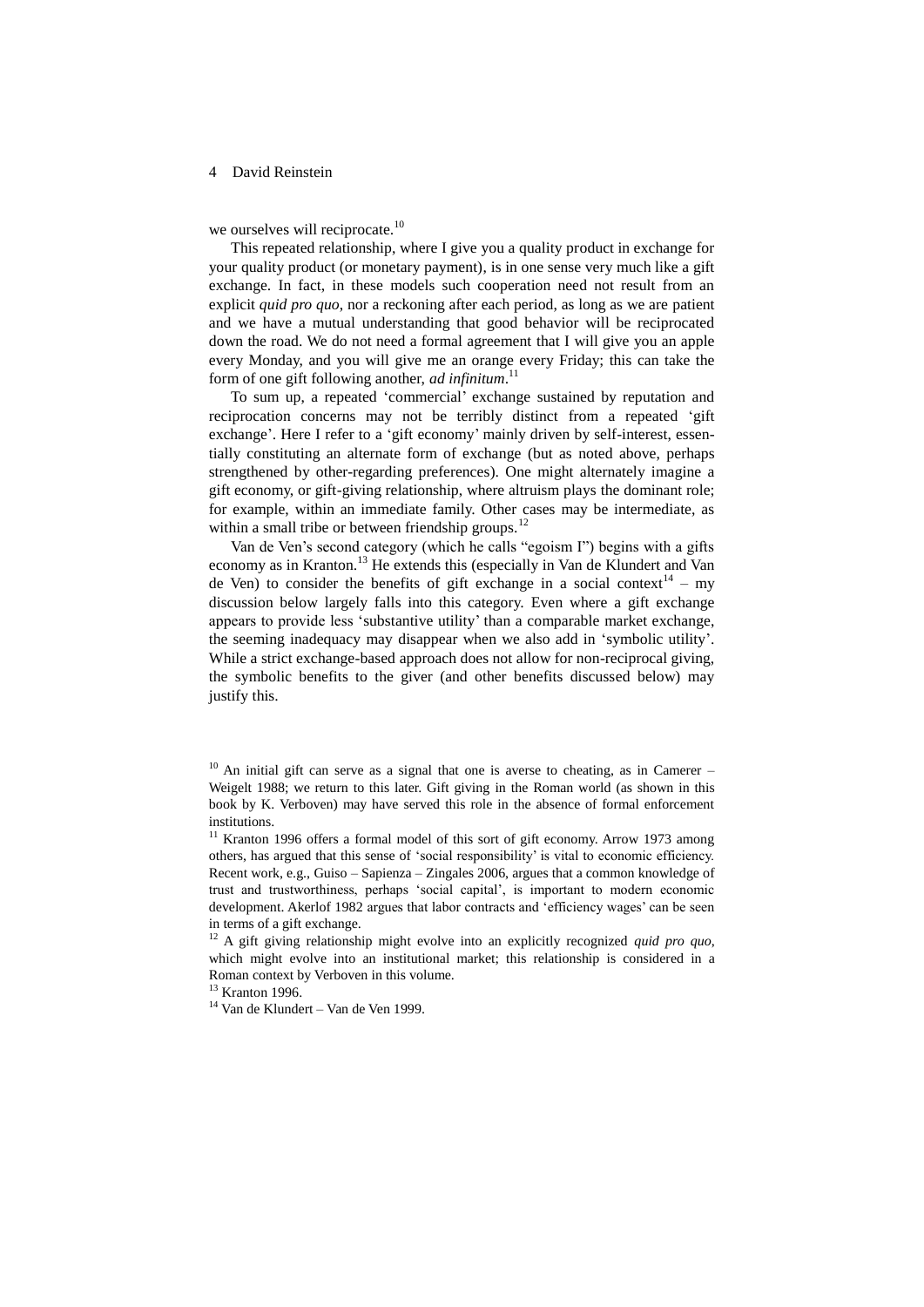### 2. Reputation and other rewards

The standard economic model considers a single maximization decision for each individual. Individuals do not separately maximize in distinct spheres, such as health, goods consumption, and reputation, but always consider the trade-offs both within and between these categories.<sup>15</sup> However, we typically model diminishing returns to consumption of each good, and some goods are seen as 'necessities' – as the consumption of a necessity, say water, approaches zero, the individual would be willing to give up nearly anything else to get a small glass of water.

For the 'markets are efficient' predictions to come to bear, we require that every good (more broadly 'everything we care about') can be privately owned, priced, and traded, and one person's consumption comes at the expense of another's. But some things are difficult or impossible to buy or sell directly. Other goods are taboo to trade.<sup>16</sup> In particular, one cannot go to a store to purchase a good reputation.

In ancient and modern times prestige and reputation are seen as valuable in themselves (in addition to their instrumental value in influencing others and getting better treatment in a variety of spheres, including commercial transacttions). In a sense we can directly 'eat our reputation'. Gifts and donations may be an indirect way of buying reputation. In signaling models, if some get more direct pleasure from giving then others, these 'good types' can separate themselves from the selfish types through their giving. A pair of individuals engaged in a repeat of high-stakes gift exchange can also signal to one another, and to outsiders, their mutual trust and trustworthiness. Everyone can see that either party could 'quit while she is ahead', yet they do not, demonstrating their trustworthiness. Their trustworthiness may be driven by regard for one another specifically or as fellow humans, regard for principle, religious or moral values, and their patience and confidence in the long-term relationship. Some combination of these admirable traits – each of which suggests future trustworthiness – is being publicly signaled. This is exemplified by Bertelli's paper in the present volume: through gift exchange two men can sustain and increase the public perception of their esteem (τιμή).

The more well-regulated and rule-based the transactions are, the less they allow people to demonstrate their trustworthiness. In a formal market each transaction is carefully monitored by a government regulation or a private authority. Where there is no scope to cheat there is no scope to prove one's honesty. Gift exchanges as well as less regulated transactions may offer such

<sup>&</sup>lt;sup>15</sup> Although in a particular instance we may limit ourselves to a narrow choice set and use simple heuristics.

<sup>&</sup>lt;sup>16</sup> Roth 2007 calls these "repugnant transactions". This is relevant to the transfer of relics (see Carlà's contribution in this volume), and the teaching of philosophy (see Blank's article).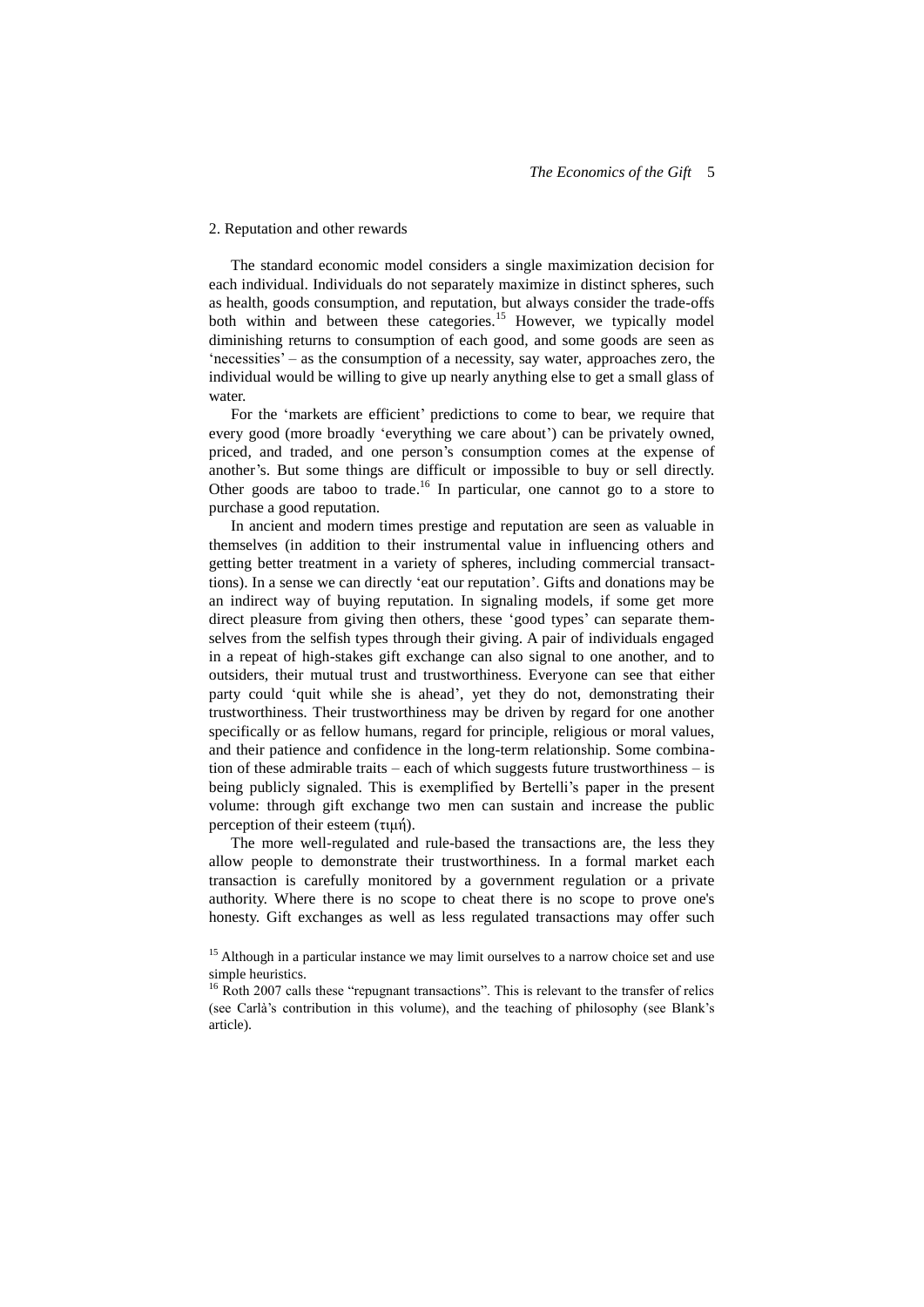## benefits.<sup>17</sup>

This discussion relates to Van de Ven's third category: "social approval". His depiction has the flavor of a zero-sum game, here social status is only gained at the expense of another. However, this is one of numerous models where giving conveys status or reputation (see, e.g., Harbaugh in the philanthropy context).<sup>18</sup> In his game-theoretic equilibrium the less-wealthy player can be driven out of this 'giving game' leading to non-reciprocal giving; inadequate gifts can also be explained under given assumptions.<sup>1</sup>

## 3. Gifts and shared consumption

Fireworks are often considered a 'public good', being largely non-excludable (people who do not purchase them see them anyways) and non-rival (my seeing the fireworks does not reduce your ability to see them). However, every year millions of people purchase and light fireworks on holidays such as New Years, Independence Day, and Guy Fawkes Night; abundant public displays are followed by families setting off their own small rockets. Presumably there is a particular enjoyment from 'ownership' – specifying exactly where and when they are set off, and knowing that you are the cause of the flash and bang. Dur and Glazer model the relevance of this 'desire for impact' in the work environment, $^{20}$  citing a range of psychologists and social scientists; McCleland in particular.<sup>21</sup>

Gift-giving may have a similar nature. Even though the receiver may be wearing the sweater, the giver has chosen its color and brand, may enjoy seeing it worn, and may enjoy the sense of impact. The giver may also specify the way it is to be used, retaining some control, i.e., 'ownership'.<sup>22</sup> In this way the consumption or the use value may be shared through a gift exchange, bringing costs and benefits not offered by a market exchange.

## 4. The Deadweight Loss/Gain of Christmas and Bounded Rationality

Some economists are puzzled by the ubiquity of gift-giving. Waldfogel has

<sup>&</sup>lt;sup>17</sup> Bowles 1998 makes a related point. Van de Klundert – Van de Ven 1999 model an equilibrium where some goods are exchanged via a gift economy and others through a market economy; however, the distinction may not always be so clear.

<sup>&</sup>lt;sup>18</sup> Harbaugh 1998b.

<sup>&</sup>lt;sup>19</sup> The story: making my gift less beneficial to you makes you less well-off, giving you a higher utility of own-consumption, making it relatively more expensive to give, improving my position in the giving game.

 $20$  Dur – Glazer 2008.

<sup>&</sup>lt;sup>21</sup> McCleland 1988.

<sup>&</sup>lt;sup>22</sup> The *peculium* offers in interesting example; see Fleckner in the present volume.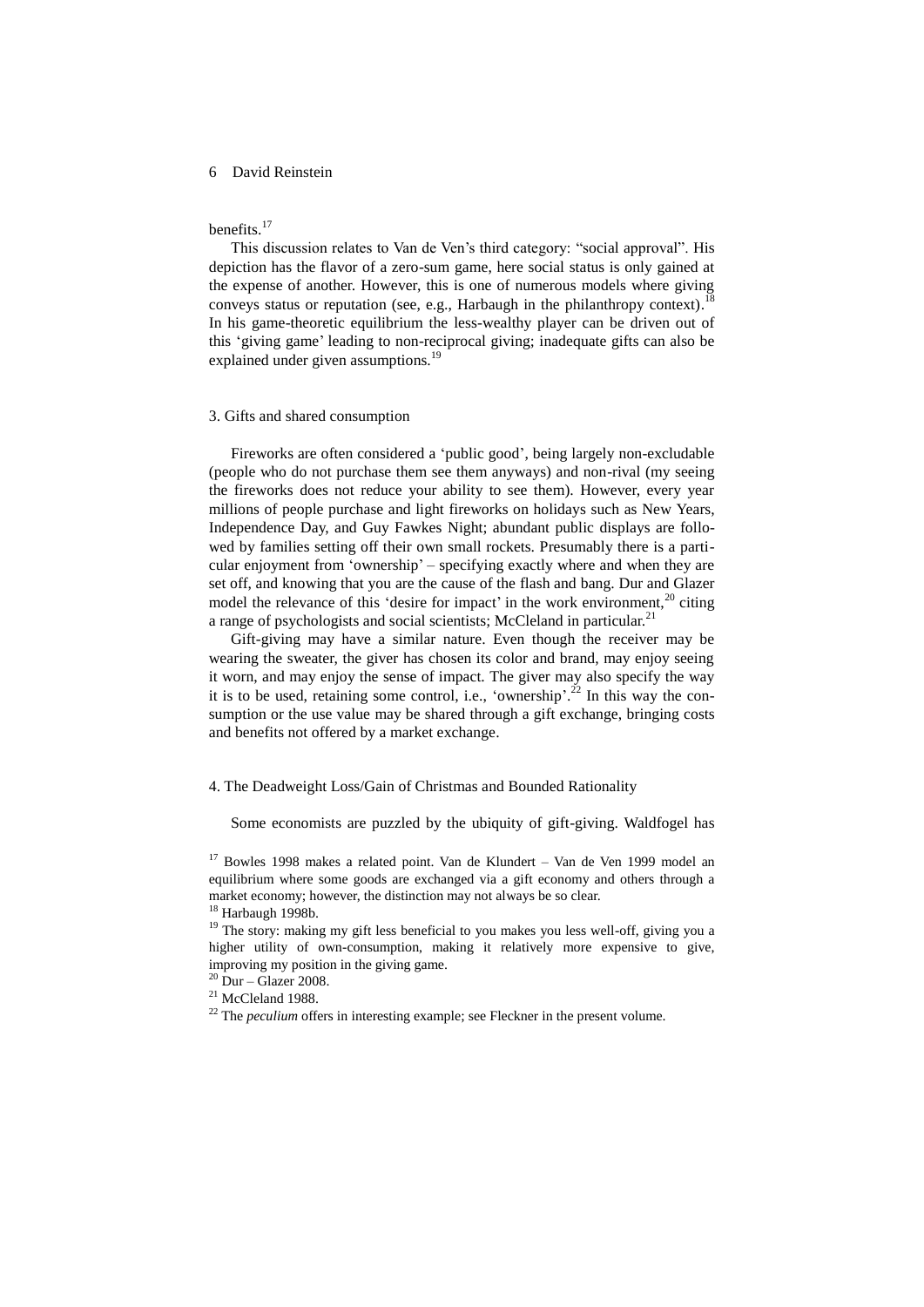prominently noted and tried to estimate the "deadweight loss of Christmas", extrapolating from a survey on a select group of students.<sup>23</sup> The essential argument is that, at best, the giver will choose the object that the receiver would have chosen with the money, and more likely, if the giver does not perfectly understand the preferences of the recipient, the gift will be mismatched. In the terminology of Van de Ven,<sup>24</sup> the gift will be "inadequate", offering less pleasure to the recipient then she could have obtained herself with the same expenditure.

Others have questioned Walfogel's empirical findings,<sup>25</sup> instead finding a *gain* in value over the cost of the gifts. The standard explanation for this is that gifts gain a sentimental or symbolic value. Other gains may accrue to the *giver*, such as the shared consumption benefits and signaling benefits considered above, or the ability to signal one's understanding of the *receiver*'s tastes and needs.<sup>26</sup>

A further benefit to the receiver arises in the context of bounded rationality, in particular considering 'regret aversion'. <sup>27</sup> Choosing to consume a *luxurious* good may lead both to feelings of guilt and regret. Indeed, for many people simply the act of handing over money is painful. It forces the consumer to consider what she is sacrificing (her 'opportunity cost') in making this choice. And she may have built-in feelings of guilt in spending (this may be a mechanism to counter myopia and even a survival mechanism). $28$ 

If she is given a cash gift, this may go immediately into the 'general account'. And then if and when it is spent on a luxurious good, the joy of enjoying this good (e.g., drinking the \$100 bottle of champagne) may be mitigated by the accompanying guilt in spending, and perhaps regret afterwards. On the other hand, if a person is given a fine wine as a gift, there is little choice but to consume it (at some point) – selling it would be both gauche and a considerable effort (and probably involve a financial loss relative to the retail price). Hence the recipient can enjoy the wine without the accompanying feeling of guilt, nor regret – she did not choose to purchase the wine herself. Similarly, if she gets a gift certificate to Victoria's Secret, she can purchase fripperies without worrying about whether this was the 'best' use of her money.

This argument is undermined if the individual can direct the gifts she will receive (she could have asked for simple socks and underwear and not lingerie) or she experiences equivalent regret over the giver's decision ("he wasted his hard-earned money"). But directed gift-giving is often discouraged and many

 $23$  Waldfogel 1993.

<sup>24</sup> Van de Ven 2000.

 $25$  Solnick – Hemenway 1996; List – Shogren 1998.

<sup>26</sup> Ed Glaeser made this final point in a New York Times Op-Ed., *In Defense of Holiday Gift-Giving* (29 Dec. 2009). This is echoed in the discussion of the "exchange of culturally appropriate and valued ... greeting gifts" in Bronze Age Cyprus: see Steel 2013, p. 7.

 $27$  Samuelson – Zeckhauser 1988.

<sup>28</sup> Suvorov – Van de Ven 2008.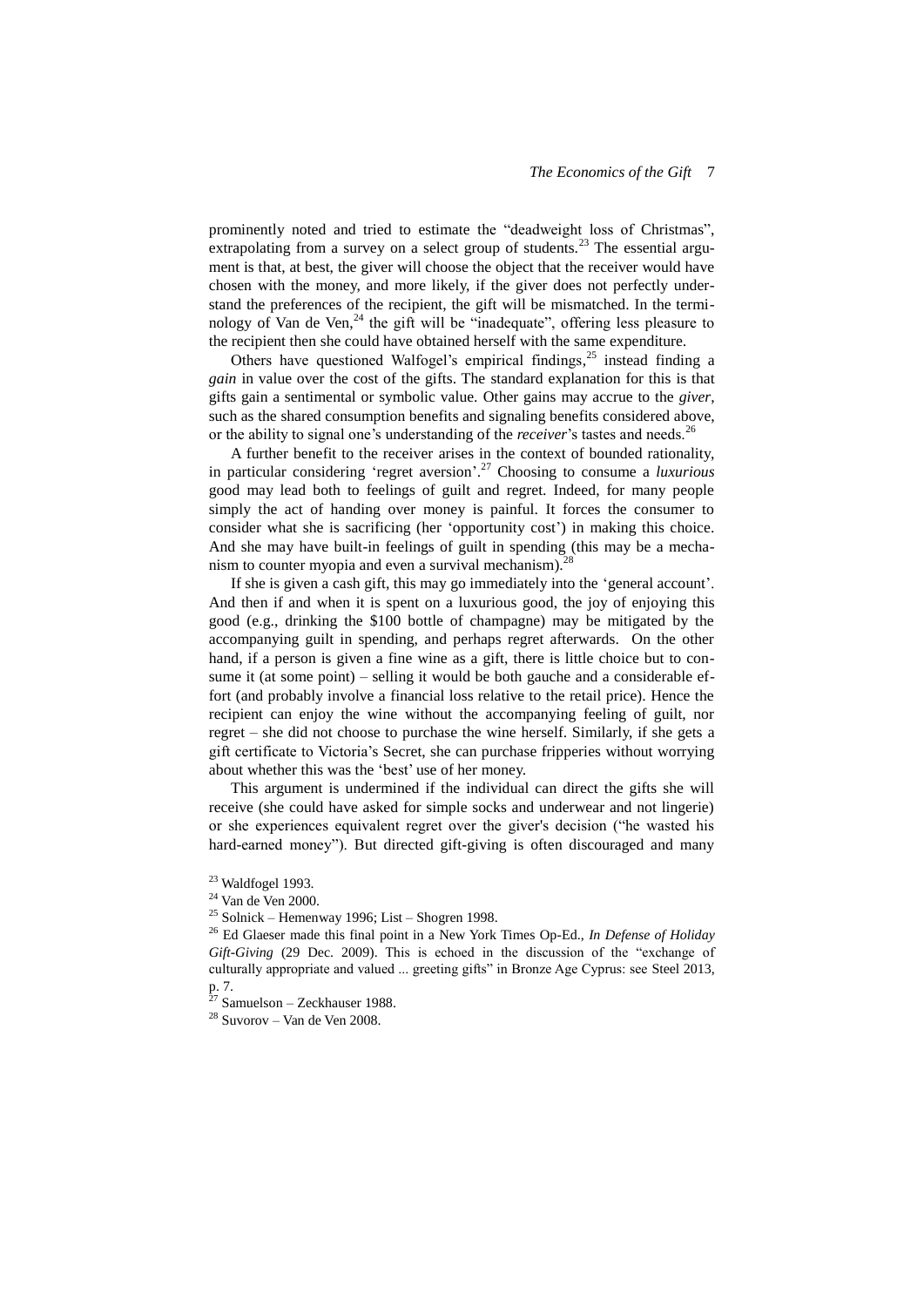individuals express a preference for being surprised – further distancing themselves from the decision. It seems likely that, concerning regret, the recipient is at least somewhat distanced from the giver, so she feels less difficulty receiving the lingerie than purchasing it herself. She can persuade herself that the giver "enjoyed the act of giving". In fact, the institutionalized giving itself distances givers and recipients from the decision – "it's Christmas, I had to give something" is a convenient justification for extravagance. This argument also helps explain the popularity of credit cards that give 'hotel points' or frequent flyer miles, instead of just cash back. It is a 'sneaky' way to fool myself into putting something aside that I can only spend luxuriously, and it feels less like I am making a conscious decision to put money aside for frivolities. Note that the limited nature of holidays and birthdays, and the distancing aspect of gift-giving allows alleviation of the potential excesses of guilt and goal-setting without a complete abandonment of these rules and feelings which may be, on the whole, beneficial for survival and long term welfare.

I illustrate this point with a very basic model and example. Consider a 'psychological' utility function  $U(x,y)$  with two arguments (two goods), that is constructed from another 'material' utility function  $v(x,y)$ .

$$
U(x, y) = v(x, y) - \beta v(x', y')
$$

where:

 $(s', y') \equiv argmax_{\tilde{x}, \tilde{y}} v(\tilde{x} \neq x, \tilde{y} \neq y)$  s. t. standard constraints

Essentially, the psychological utility  $U(x,y)$  represents the material utility from the choice made  $(x,y)$ , subtracting a fraction of the utility of the next-best choice. This represents the utility of someone who feels a personal loss when considering what she sacrificed when making her choice.

*Example*:  $x \in \{0,1\}$ ,  $y \in \{0,1\}$ ,  $v(1,0) = 2$ ,  $v(0,1) = 1$ , with income  $I = 1$ and no other constraints, unit prices, budget constraint:  $x + y \le 1$ .

Optimization of U(x,y) here leads to consumption  $(x^*, y^*) = (1,0)$ , second choice  $(x', y') = (0, 1)$  and resulting utility  $U(1, 0) = v(x, y) - \beta v(x', y') =$  $2 - \beta$  In comparison, with the additional constraint y=0 (or constraint x=1) we get the same consumption but utility  $U(1,0) = v(1, y) - \beta v(0,0) = 2$ . This example illustrates that the 'gift certificate' that constrains choice may increase utility.

#### 5. Public (or anonymous) giving to signal values and support

Van de Ven's fourth approach, "gifts as signaling device", following, e.g.,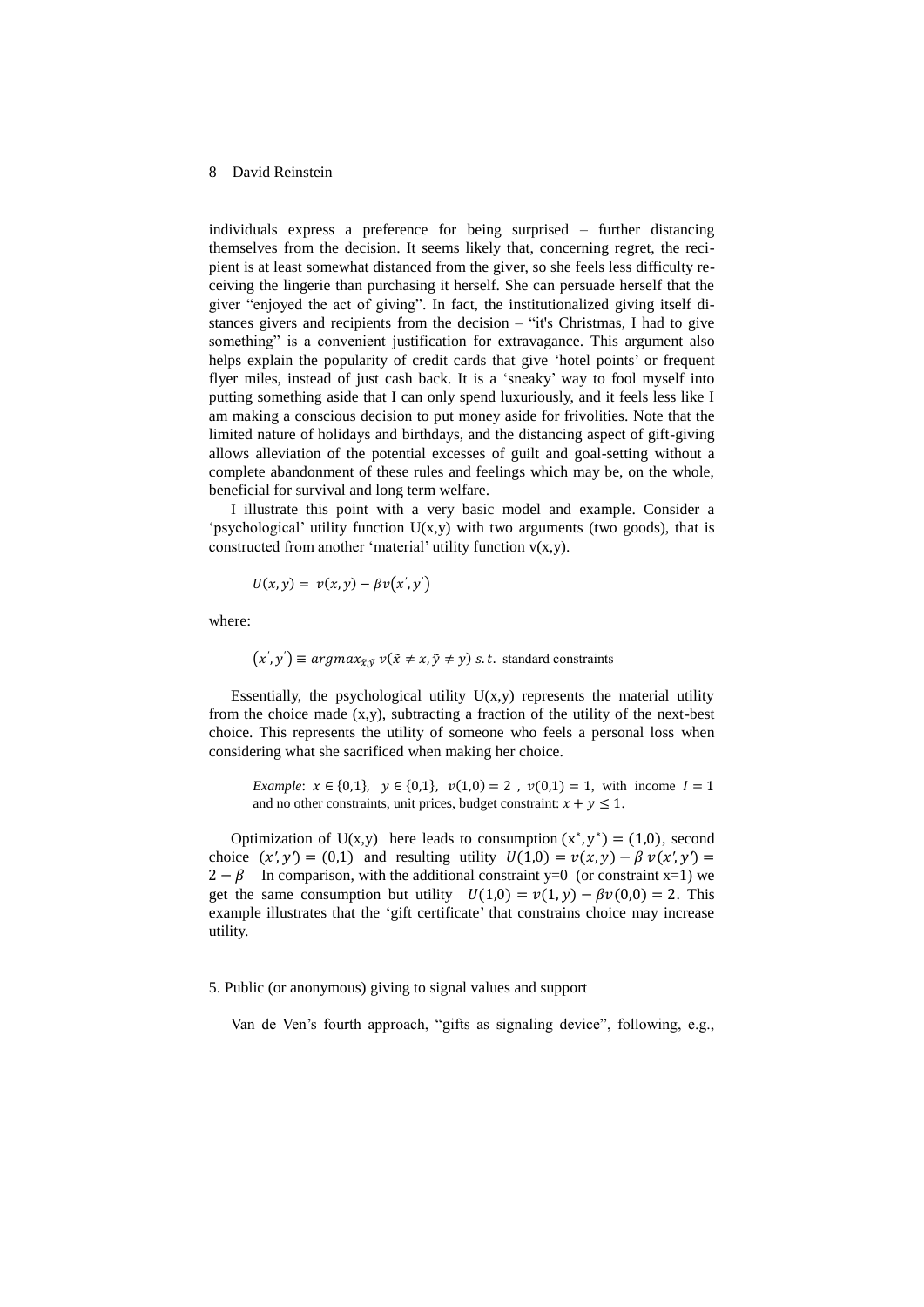Camerer, $^{29}$  involves a gift as a preamble to a later interaction requiring mutual investments. This assumes individuals have different 'types', and 'honest types' prefer to cooperate when others do, while 'cheaters' always prefer not to cooperate. Here the gift serves as a way for the honest to make themselves better off by separating themselves from the cheaters. For this 'separation' to work we require that an honest player gains more from convincing others she is honest than a cheater would gain from convincing them of this. This approach permits reciprocal or non-reciprocal giving: either in an individual interaction (when the honest type wastes her signal on a cheater) or regularly (if one group is seen as trustworthy enough *ex ante* so as not to need to signal). It can also explain inadequacy: mutual exchange of valuable gifts may not be a truly costly signal.

The above approach fails to explain anonymous giving. Hugh-Jones and Reinstein consider the benefit of taking a costly action, here called a "ritual," that is observed only in its aggregate:

"Suppose … that conditional cooperators gain more from inducing others' future cooperation. Then, performing the ritual may send a signal that 'there is one additional cooperator in the group', and only conditional cooperators may perform the ritual institution this holicity<sup>30</sup> the ritual, justifying this belief".

Making an anonymous gift to charity, doing a random act of kindness, or taking care of a public resource may let other conditional cooperators know that they are not alone.<sup>31</sup> This may improve future cooperation, particularly where it cannot be easily enforced. In particular, we envision:

"…difficult or propitious periods, in which the present benefits of selfishness may outweigh the future costs of a breakdown of cooperation. … poor harvests, ...bankruptcy, ...a prolonged strike, and ... frontline combat".<sup>32</sup>

The authors argue that earlier *anonymous* contributions are more informative than public ones. While selfish types may feel compelled to give when giving is public – to preserve their reputation and avoid being excluded, when giving is *anonymous* only the intrinsically motivated, conditional cooperators (or altruists) will give. Thus, when giving is anonymous, the aggregate rate of giving will be a more accurate signal that may allow better future coordination. However, this holds under the specified conditions where greater knowledge of others' types

<sup>29</sup> Camerer 1988.

<sup>30</sup> Hugh-Jones – Reinstein 2010.

<sup>&</sup>lt;sup>31</sup> Religious gifts to the gods in Ancient Greece, often of substantial value, publicly recorded, and typically presented without a name or text, may have served this function – see I. Berti in this volume. Also see M. Gori's article on Late Bronze Age bronze hoards and M. Satlow's contribution on tithing in Roman Palestine, although the latter seems to have conferred a variety of potential benefits.

 $32$  Hugh-Jones – Reinstein 2013.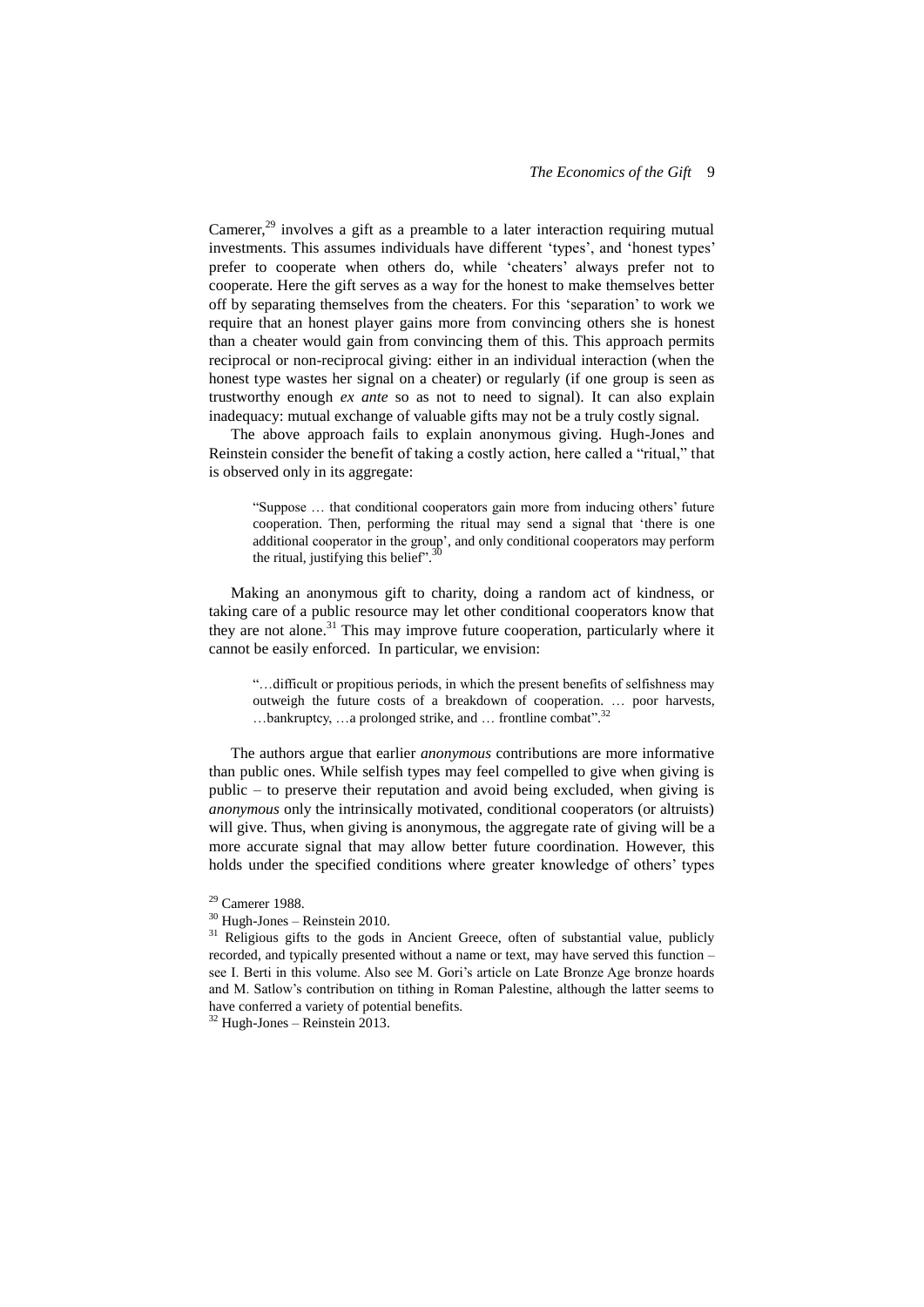(preferences) *helps* on average; in alternative cases *ignorance* is preferable.

## 6. Gifts of public goods and taxation

In the standard model, individuals contribute to a *Pure Public Good*, which has two defining characteristics. (1) It is *non-rival* – everyone derives a benefit from the aggregate provision and one person's use does not reduce another's benefit; (2) It is *non-excludable*: no one can be shut out from using it. If the welfare of the poor is a general concern, services (or direct transfers) for the needy may also fall into this category. However, many goods provided by government, such as health care and education, arguably do not. This definition is strict; even the strongest examples – such as a radio broadcast or public defense – may not exactly meet these definitions. But even *impure* public goods, with some *congestion* and or some ability to exclude, are thought to be underprovided by the market in general.

This is often labeled the 'free-rider' problem: if the contributor does not derive the full benefit of her contribution, the aggregate contribution will fall short of the efficient provision. Depending on relative preferences and the slope of the benefit functions, contributions, even from the selfish, may be non-zero. For example, I may put a streetlight in front of my house because my *private*  benefit exceeds the cost, even if I ignore the benefit for the rest of the town. However, this will be, in general, suboptimal. $33$  If all members of society could be compelled to give somewhat more, all would be better off. But, at equilibrium – where the good is underprovided – no individual will have an incentive to unilaterally contribute any more.

Enforced taxation is seen as a response to the aforementioned free-riding problem. If individual benefits of each type of public good can be measured (this is itself a difficult *mechanism design information aggregation* problem), these can be sponsored by the government and paid for through general tax revenue. Thus, in theory, *allocative* efficiency – the right mix of private and public goods – can be achieved. However, the information aggregation problem remains, as do difficult issues of public choice. The political environment might not be trusted to make the right decisions, and the policymakers to implement these efficiently. Furthermore, in order to redistribute to the poor, taxes (or benefits) basically must depend on individual choices; e.g., my income tax bill depends on my income which in turn depends in part on my hours worked. Thus the tax system may cause *distortions.* I might farm for only 30 hours per week if there is a 25% tax, even though I would be willing to farm for an additional ten hours if I were

<sup>33</sup> In addition, there may be *coordination* problems: I might be better off buying one streetlamp if my neighbor does not, but I may prefer to wait to see if she will buy it first. Here the equilibrium predicts one of us will buy the streetlamp, but the coordination may not be easily resolved.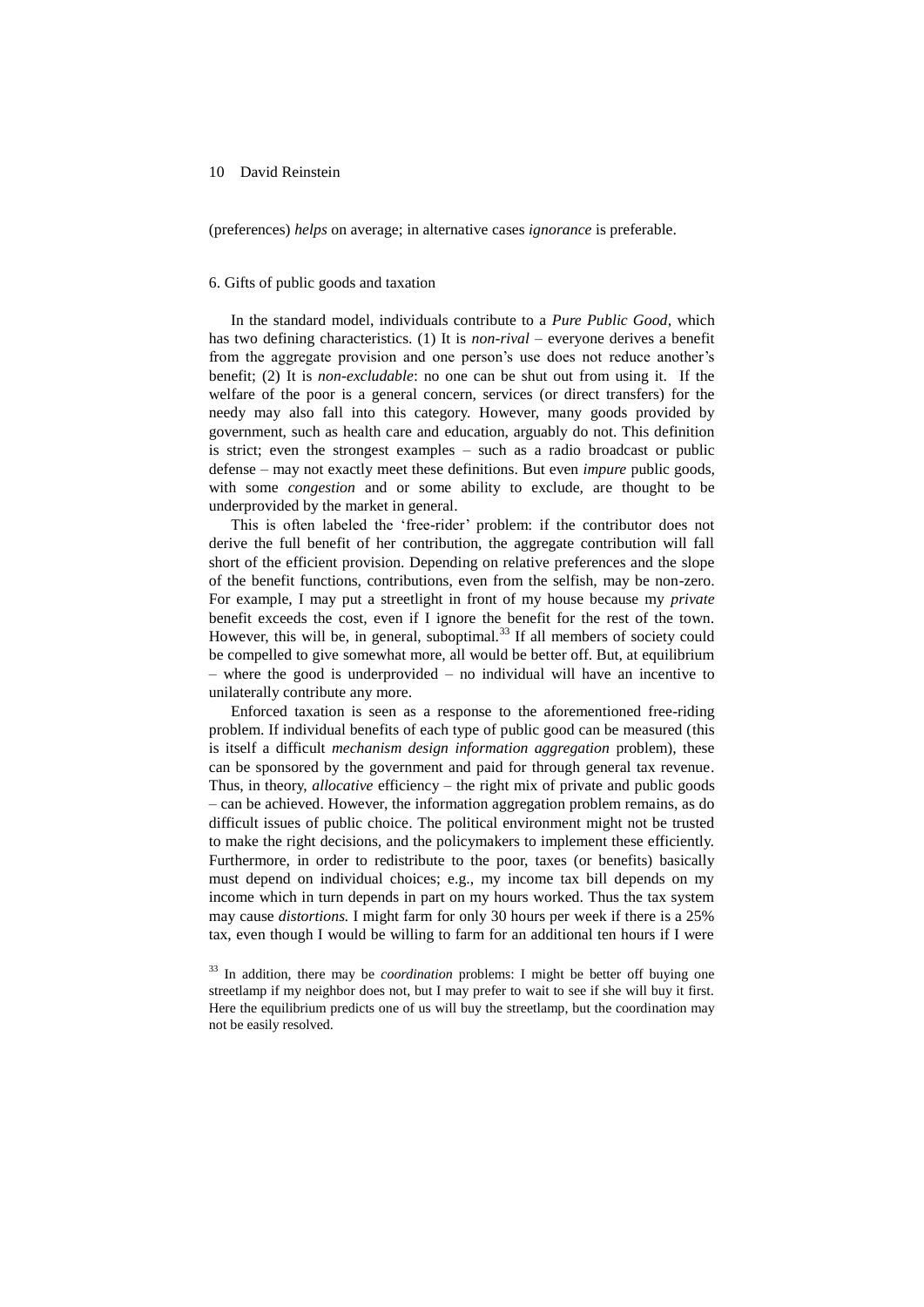allowed to keep all of the additional produce.

Where does this leave charitable giving and philanthropy? Is it something the government should encourage? Such gifts have been interpreted as driven by the desire to attain private benefits from supplementing a public good.<sup>34</sup> However, this interpretation is problematic, particularly in explaining large individual voluntary contributions to causes with diffuse benefits.<sup>35</sup> Essentially, in contrast to a reasonable interpretation of the public goods model, some individuals give far too much, give to too wide a selection of charities,  $36$  and donations seem to be not substantially 'crowded out' by other contributions. Furthermore, there is strong experimental and observational evidence that giving is driven by other motivations. These include reputation-seeking,<sup>37</sup> reciprocity,<sup>38</sup> personal social pressure,<sup>39</sup> and empathy.<sup>40</sup> There is also some evidence made that people donate to improve their self-image ('self-signaling') $^{41}$  and apply self-serving justifycations to avoid donating. 42

Should we exert strong pressure and offer incentives to encourage charitable giving, or should we rely on the modern welfare state? If public aid 'crowds out' or substitutes for private giving, or if strongly encouraging private giving leads to a smaller government, this is an important concern, motivating several further questions. Is private provision more or less efficient then government provision? Which leads to greater individual satisfaction, on the part of the donors or taxpayers? (There is some debate, however, over whether this 'warm glow' should be included in policy considerations).<sup>43</sup> Which has a less distorting effect on other decisions, particularly the labor-leisure choice?

Recent work considers the incentive effects of 'taxation' or enforced contributions – on real effort and on additional contributions – in laboratory settings and small-scale field settings.<sup>44</sup> The USA's Negative Income Tax experiments found strong income and substitution effects of taxation.<sup>45</sup> However, none of these offered a direct comparison of examined the response of effort to knowing you would be asked, $46$  nor compared this effect to that of enforced contri-

<sup>44</sup> McKenzie 2008; Kossmeier – Ariely – Bracha 2009; Hall 2010; Blumkin – Ruffle – Ganun 2012; He 2012; Tonin – Vlassopoulos 2012.

<sup>45</sup> Robins 1985.

<sup>34</sup> Becker 1974.

<sup>35</sup> Sugden 1982; Andreoni 1990; Duncan 2004; Atkinson 2009.

<sup>&</sup>lt;sup>36</sup> Reinstein 2011.

<sup>37</sup> Harbaugh 1998a.

<sup>38</sup> Falk 2007.

<sup>39</sup> DellaVigna – List – Malmendier 2012.

 $40$  Andreoni – Rao 2010.

<sup>41</sup> Gneezy – Gneezy – Riener – Nelson 2012.

<sup>42</sup> Fong – Oberholzer-Gee 2011.

<sup>43</sup> Andreoni 2006.

<sup>46</sup> Tonin – Vlassopoulos 2012 field experiment does examine the response to a variety of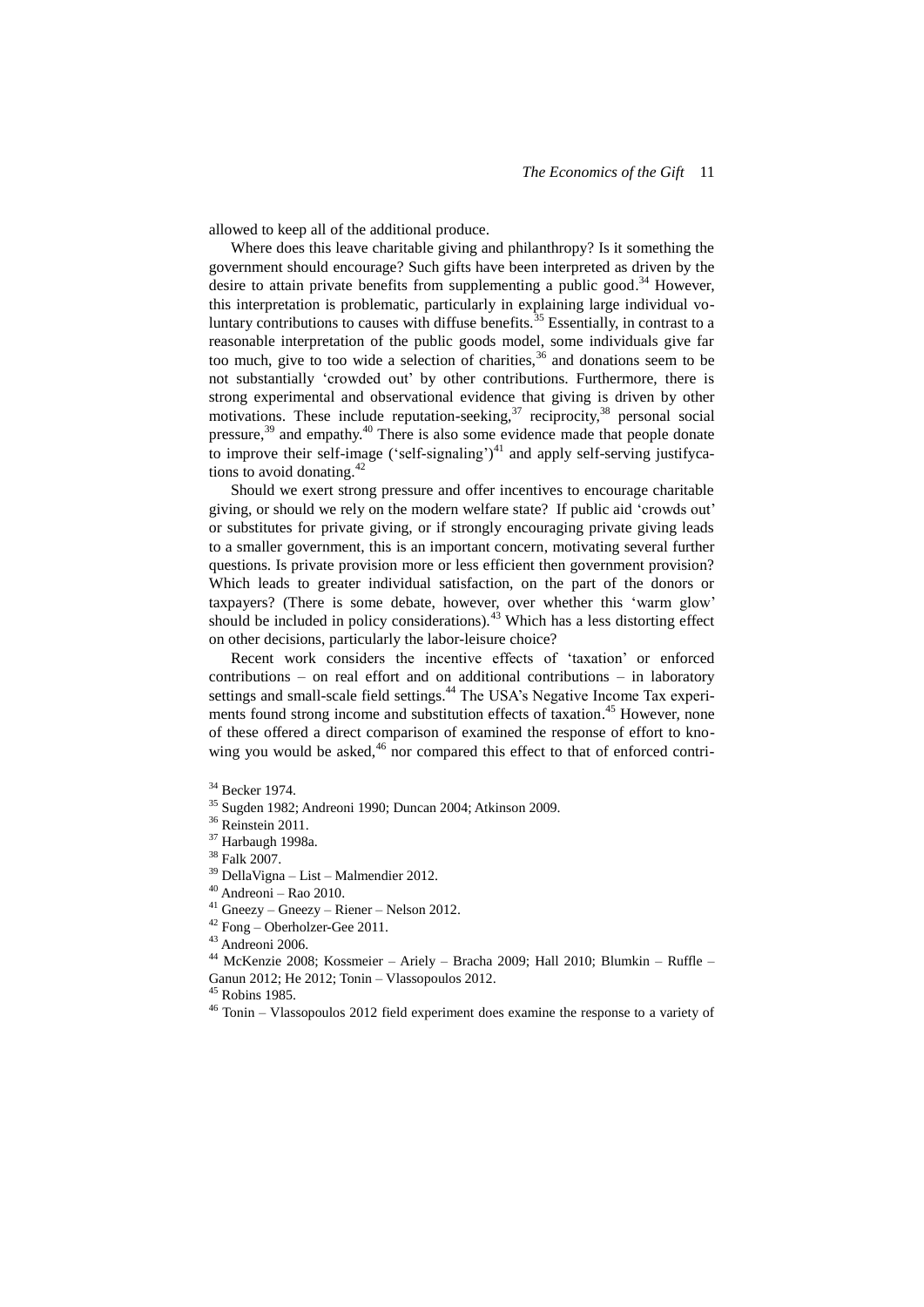#### butions.

David Cameron's "Big Society" speech<sup>47</sup> mentions both "the harm that means-tested benefits do to work incentives" and the desire to "create a new social norm around volunteering or charitable giving". An implicit assumption here is that encouraging charitable giving will not also impact incentives and the labor/leisure tradeoff. Such an effect would arise naturally from the models and evidence of recent authors, <sup>48</sup> where being the target of fundraising may reduce my welfare, although it induces me to donate. Other experiments have elicited a positive price that subjects are willing to pay avoid making a decision in a dictator game.<sup>49</sup> This disincentive is likely to play a greater role in a society that relies less on a tax-funded welfare state and relies more on aggressive fundraising, family, community, and religious pressure to induce giving and sharing. In pre-Welfare State societies, there were often strong expectations and obligations on patrons, landowners, and the heads of large family groups. Informal insurance arrangements in present-day low-income agrarian economies may also affect incentives. 50

There is a longstanding debate over the incentives, efficiency, and virtues of relying on taxation versus encouraging voluntary contributions to fund public services and poor relief.<sup>51</sup> Another argument concerns the merits of personalized and connected giving versus institutionalized giving (e.g., giving locally to individuals and small charities versus giving to UNICEF). Historically, there has been a third category, sometimes called 'liturgy'. Wealthy and prominent citizens in the Greek world were essentially required to provide public goods, but they were able to claim these as their gifts, and claim some ownership and control over them.

Here I consider three dimensions of the personal benefit of giving, and how different institutions can satisfy this better or worse. The first aspect is the voluntary nature, the idea that I can choose whether or not to make the donation; this may motivate giving in various models, including 'self signaling'. A second aspect is the public recognition. A third aspect is the personal connectedness to the gift; this includes whether one can claim it as their own gift, whether one can

private incentives, automatic contributions, and commitments to contribute at a certain rate. However (i) they do not consider the anticipation of being asked ex-post, (ii) They use between-subject variation, vulnerable to demand and contrast effects, (iii) they do not directly compare a tax and donation regime that raises the same amount and (iv) their field experiment does not offer methodological guidance for future lab work.

<sup>47</sup> http://www.conservatives.com/News/Speeches/2009/11/David\_Cameron\_The\_Big\_Society.aspx; last access 13 Aug. 2013.

<sup>48</sup> Della Vigna – List – Malmendier 2009; von Kotzebue – Wigger 2008; Tonin – Vlassopoulos 2010.

<sup>49</sup> Broberg – Ellingsen –Johannesson 2007.

 $50$  Coate – Ravallion 1993.

<sup>51</sup> Vickrey 1962; Hall 2010.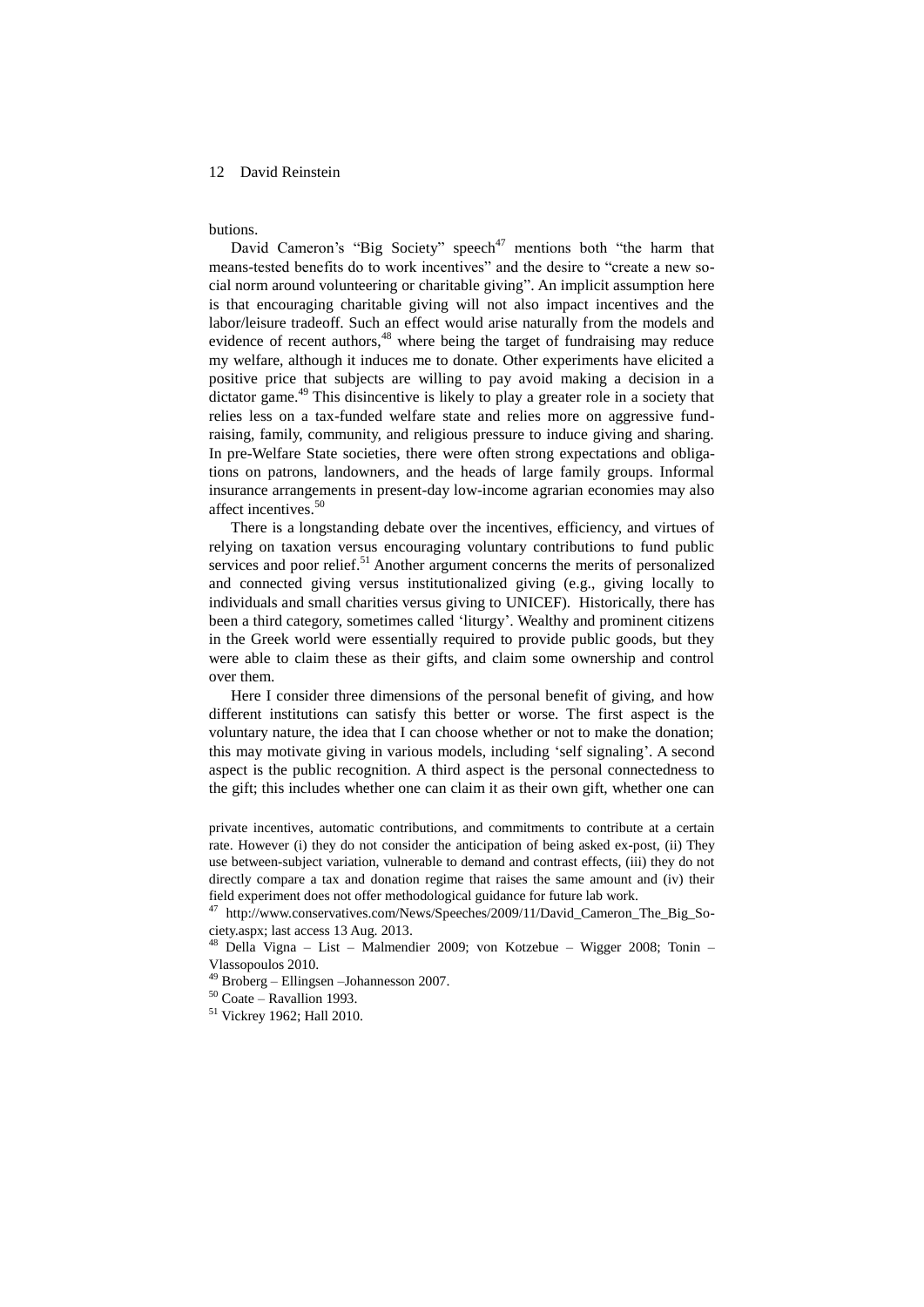|                        | Patronage | Liturgy        | "Local" or<br>individual<br>donation | "UNICEF"       | Taxation       |
|------------------------|-----------|----------------|--------------------------------------|----------------|----------------|
| Voluntary<br>choice    | Yes/Maybe | N <sub>0</sub> | Yes                                  | Yes            | N <sub>0</sub> |
| Public<br>recognition  | Yes       | Yes            | Maybe                                | Little         | N <sub>0</sub> |
| Personal<br>connection | Yes       | Yes            | Yes                                  | N <sub>0</sub> | N <sub>0</sub> |

make decisions over its character and use, and whether one sees its direct impact on others in incremental sense. In the table below I note how these aspects are differently bundled in various modern and ancient institutions.

The voluntary choice aspect is clearly removed through taxation, but it may also arguably be removed through great social pressure. If one is compelled to give, they may no longer derive some of the self-satisfaction of having chosen to give. The voluntary aspect is also removed in the Greek institution of 'liturgy'.<sup>52</sup> There is neurological evidence that the hedonic benefits of giving stem, in part, from the *voluntary* nature of the contribution. 53

Private and personal giving – evolving away from euergetism (see Colpaert in the present volume, who claims this is removed from the modern economy), and away from patronage, has largely been institutionalized in modern times. The church played some role in doing this, when private giving was channeled through the power of bishops. 'Giving' through taxation is clearly institutionnalized. Larger organizations like UNICEF have also depersonalized giving, removing the connection between giving, empathy, and a feeling of ownership. The liturgy institution may have preserved this while taking away the voluntary aspect. There is evidence that visible impact, a personal connection,<sup>54</sup> and the ability to make choices are important drivers of giving,<sup>55</sup> and that these are

<sup>55</sup> Anecdotally, we can observe the success of organizations like "DonorsChoose.org", which allows specifically targeted gifts to US school classrooms, and claims to have raised over \$175 million http://www.donorschoose.org/about/impact.html (accessed 13 Apr. 2013). Kiva.org offers the opportunity to choose to lend to a small entrepreneur, underwent some controversy when it was discovered that the loans had already been arranged in advance and the lender's choice did not affect this. There was a similar controversy in the late 1990s when "several child sponsorship organizations amended their disclosures after a series of articles in The Chicago Tribune revealed that while they were soliciting money to sponsor a specific needy child, that child was not necessarily receiving the money directly". *The New York Times,* November 9, 2009, "Confusion on Where Money Lent via Kiva Goes", by Stephanie Strom.

<sup>52</sup> See here L. Cecchet.

 $53$  Harbaugh – Mayr – Burghart 2007.

<sup>54</sup> Jenni – Loewenstein 1997.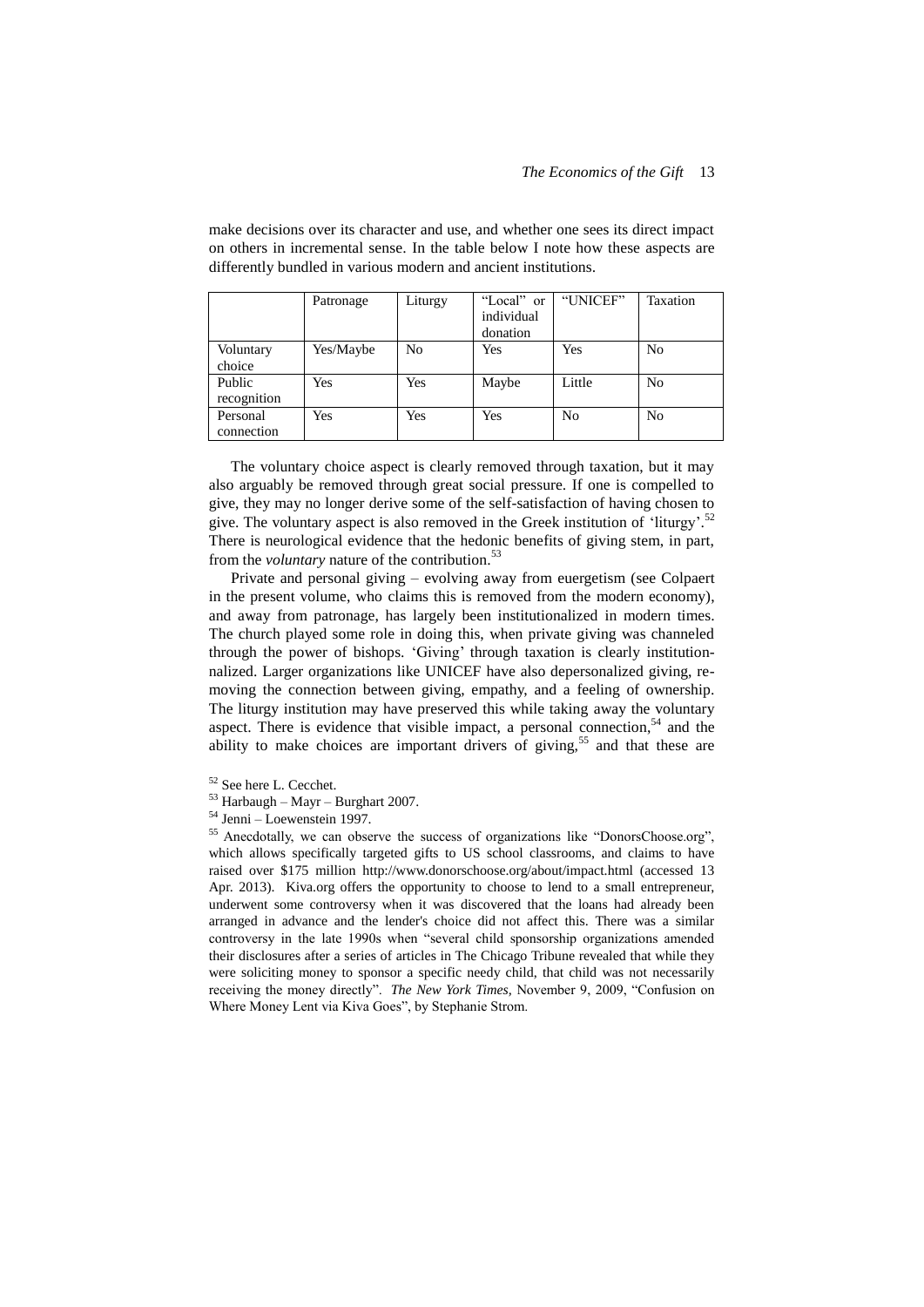crucial to the emotional benefits of giving. 56

Public recognition is absent from most tax regimes, and to an extent absent from large charitable gifts, and lessened through institutions that encourage anonymous giving. Here liturgy is interesting, as it may preserve the public recognition and personal connection aspects, while removing the voluntary aspect, alleviating free-riding problems.

#### **Bibliography**

- Akerlof, George A.: *The Market for 'Lemons': Quality Uncertainty and the Market Mechanism*, in: *The Quarterly Journal of Economics* 84 (1970), pp. 488-500.
- Akerlof, George A.: *Labor Contracts as Partial Gift Exchange*, in: *The Quarterly Journal of Economics* 97 (1982), pp. 543-569.
- Aknin, Lara B. Elizabeth W. Dunn Ashley V. Whillans Adam M. Grant Michael I. Norton: *Making a Difference Matters: Impact Unlocks the Emotional Benefits of Prosocial Spending*, in: *Journal of Economic Behavior & Organization* 88 (2013), pp. 90-95.
- Andreoni, James: *Impure Altruism and Donations to Public Goods: A Theory of Warm-Glow Giving*, in: *The Economic Journal* 100 (1990), pp. 464-477.
- Andreoni, James: *Philanthropy. Handbook of Giving, Reciprocity and Altruism*, Amsterdam 2006.
- Andreoni, James Justin M. Rao: *The Power of Asking: How Communication Affects Selfishness, Empathy, and Altruism*, in: *Journal of Public Economics* 95 (2010), pp. 513-520.
- Arrow, Kenneth J.: *Social Responsibility and Economic Efficiency*, in: *Public Policy* 21 (1973), pp. 303-317.
- Atkinson, Anthony B.: *Giving Overseas and Public Policy*, in: *Journal of Public Economics* 93 (2009), pp. 647-653.
- Becker, Gary S.: *A Theory of Social Interactions*, in: *The Journal of Political Economy* 82 (1974), pp. 1063-1093.
- Blumkin, Tomer Bradley J. Ruffle Yosef Ganun: *Are Income and Consumption Taxes Ever Really Equivalent? Evidence from a Real-Effort Experiment with Real Goods*, in: *European Economic Review* 56 (2012), pp. 1200-1219.
- Bowles, Samuel: *Endogenous Preferences: The Cultural Consequences of Markets and Other Economic Institutions*, in: *Journal of Economic Literature* 36 (1998), pp. 75-111.
- Broberg, Tomas Tore Ellingsen Magnus Johannesson: Is generosity involuntary?, in: *Economics Letters* 94 (2007), pp. 32-37.
- Camerer, Colin: *Gifts as Economic Signals and Social Symbols*, in: *American Journal of Sociology* 94 (1988), *Supplement: Organizations and Institutions: Sociological and Economic Approaches to the Analysis of Social Structure*, pp. S180-S214.
- Camerer, Colin Keith Weigelt: *Experimental Tests of a Sequential Equilibrium Reputation Model*, in: *Econometrica* 56 (1988), pp. 1-36.
- Coate, Stephen Martin Ravallion: *Reciprocity without Commitment: Characterization*

<sup>56</sup> Aknin – Dunn – Whillans – Grant – Norton 2013.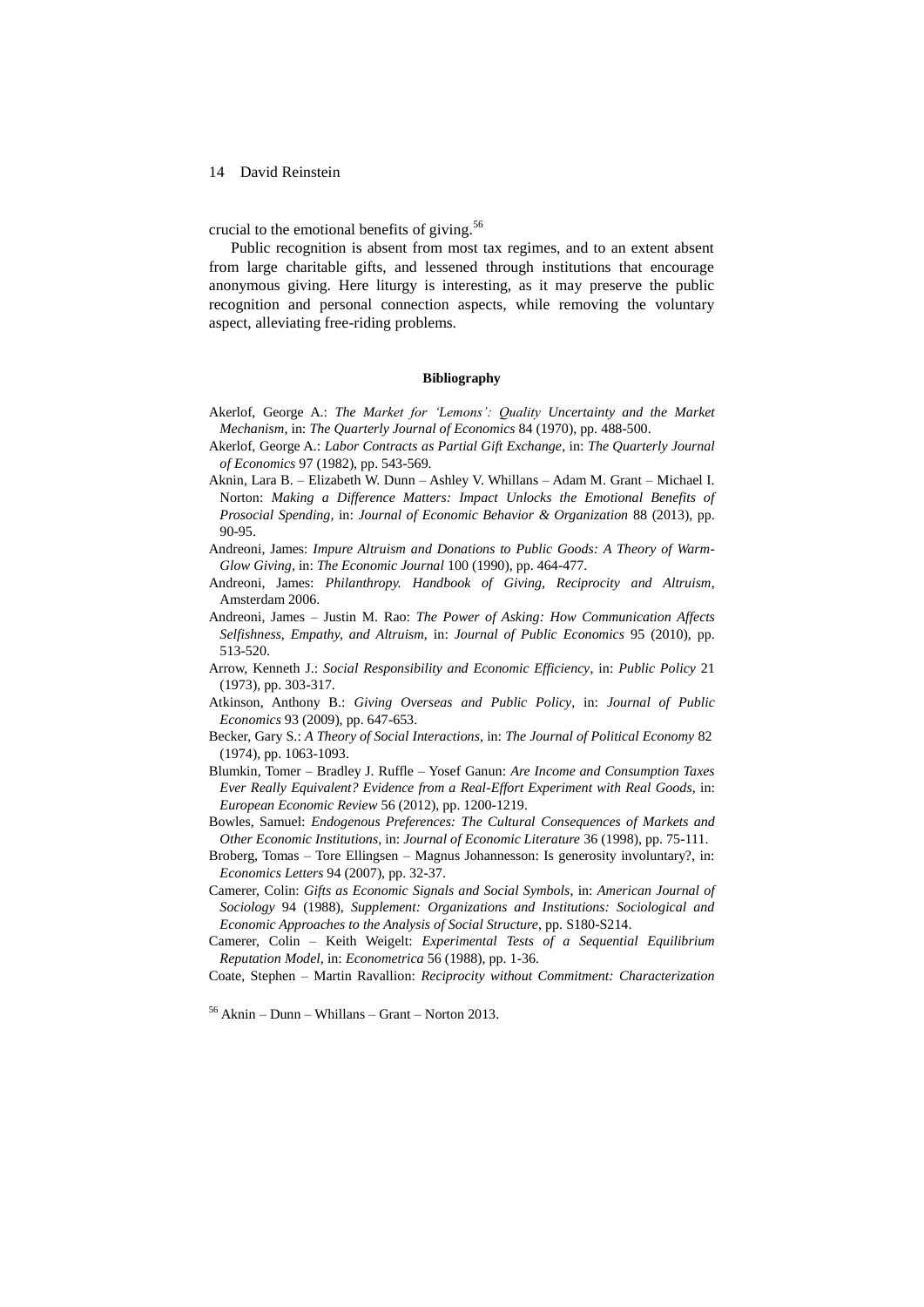*and Performance of Informal Insurance Arrangements*, in: *Journal of Development Economics* 40 (1993), pp. 1-24.

- DellaVigna, Stefano John A. List Ulrike Malmendier: Testing for Altruism and Social Pressure in Charitable Giving, *NBER Working Paper 15629* (2009) [http://www.nber.org /papers/w15629; last access 19 Aug. 2013].
- DellaVigna, Stefano John A. List Ulrike Malmendier: *Testing for Altruism and Social Pressure in Charitable Giving*, in: *The Quarterly Journal of Economics* 127 (2012), pp. 1-56.
- Duncan, Brian: *A Theory of Impact Philanthropy*, in: *Journal of Public Economics* 88 (2004), pp. 2159-2180.
- Dur, Robert A. J. Amihai Glazer: *The Desire for Impact*, in: *Journal of Economic Psychology* 29 (2008), pp. 285-300.
- Falk, Armin: *Gift Exchange in the Field*, in: *Econometrica* 75 (2007), pp. 1501-1511.
- Fong, Christina Felix Oberholzer-Gee: *Truth in Giving: Experimental Evidence on the Welfare Effects of Informed Giving to the Poor*, in: *Journal of Public Economics* 95 (2011), pp. 436-444.
- Fudenberg, Drew Eric Maskin: *The Folk Theorem in Repeated Games with Discounting or with Incomplete Information*, in: *Econometrica* 54 (1986), pp. 533-554.
- Gneezy, Ayelet Uri Gneezy Gerhard Riener Leif D. Nelson: *Pay-What-You-Want, Identity, and Self-Signaling in Markets*, in: *Proceedings of the National Academy of Sciences of the United States of America* 109 (2012), pp. 7236-7240.
- Guiso, Luigi Paola Sapienza Luigi Zingales: *Does Culture Affect Economic Outcomes?*, in: *The Journal of Economic Perspectives* 20 (2006), pp. 23-48.
- Hall, Daniel T.: *The Efficiency-Equality Tradeoff in Public Sector Charity Provision*, in: *Research in Experimental Economics* 13 (2010), pp. 77-111.
- Harbaugh, William T.: *The Prestige Motive for Making Charitable Transfers*, in: *American Economic Review* 88 (1998a), pp. 277-282.
- Harbaugh, William T.: *What do Donations Buy? A Model of Philanthropy Based on Prestige and Warm Glow*, in: *Journal of Public Economics* 67 (1998b), pp. 269-84.
- Harbaugh, William T. Ulrich Mayr Daniel R. Burghart: *Neural Responses to Taxation and Voluntary Giving Reveal Motives for Charitable Donations*, in: *Science* 316 (2007), pp. 1622-1625.
- He, Tai-Sen: *Tax or Transfer? The Framing Effect of Redistribution Policy: Experimental Evidence*, *Job Market Paper* (2012) [http://www.econ.brown.edu/students/Tai-Sen\_he/jmp.pdf; last access 19 Aug. 2013].
- Hugh-Jones, David David A. Reinstein: *The Benefit of Anonymity in Public Goods Games*, *Working Paper. University of Essex, Department of Economics, Discussion Papers 689* (2010) [http://davidreinstein.files.wordpress.com/2011/05/secret\_santa\_experiment\_ may.pdf;

last access 19 Aug. 2013].

- Hugh-Jones, David David A. Reinstein: *Targeted Exclusion Can Reduce Cooperation in Public Goods Games*, *Mimeo* (2013) [http://www.webmeets.com/files/papers/res/ 2013/13/Anonymity%20in%20PG%20Games%20Hugh-Jones%20and%20Reinstein %20%20Feb%202013%20update.pdf; last access 19 Aug. 2013].
- Jenni, Karen George Loewenstein: *Explaining the Identifiable Victim Effect*, in: *Journal of Risk and Uncertainty* 14 (1997), pp. 235-257.

Kossmeier, Stephan – Dan Ariely – Anat Bracha: *Doing Good or Doing Well? Image*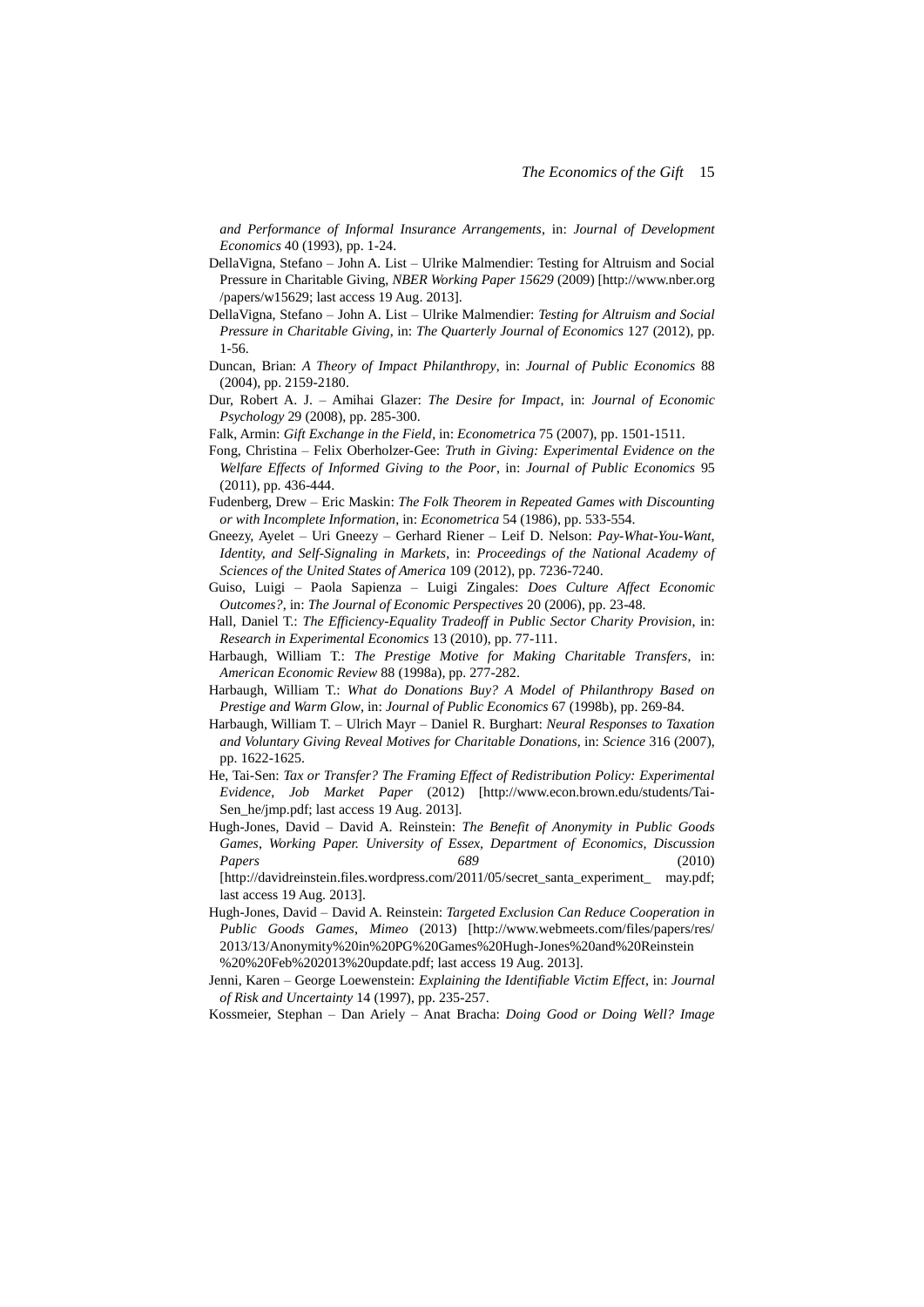*Motivation and Monetary Incentives in Behaving Prosocially*, in: *American Economic Review* 99 (2009), pp. 544-555.

Kranton, Rachel E.: *Reciprocal Exchange: A Self-Sustaining System*, in: *American Economic Review* 86 (1996), pp. 830-851.

- Leijonhufvud, Axel: *Keynes and the Keynesians: A suggested interpretation*, in: *American Economic Review* 57 (1967), pp. 401-410.
- List, John A. Jason F. Shogren: *The Deadweight Loss of Christmas: Comment*, in: *American Economic Review* 88 (1998), pp. 1350-1355.

McClelland, David C.: *Human motivations*, Cambridge 1988.

- McKenzie, *Tom: Tax or Beg? Mandatory Payments to Charity and their Effects on Donor Behavior*, *NCVO/VSSN Researching the Voluntary Sector 2009* (2008) [http://www. ncvo-vol.org.uk/sites/default/files/UploadedFiles/Research\_Events/McKenzie.pdf, last access 19 Aug. 2013].
- Nicholson, Walter Christopher M, Snyder: *Microeconomic Theory: Basic Principles and Extensions*, Stamford 2011<sup>11</sup>.
- Reinstein, David A.: *Does One Charitable Contribution Come at the Expense of Another?*, in: *The BE Journal of Economic Analysis and Policy* 11 (2011), pp. 1-54.
- Robins, Philip K.: *A Comparison of the Labor Supply Findings from the Four Negative Income Tax Experiments*, in: *Journal of Human Resources* 20 (1985), pp. 567-582.
- Roth, Alvin E.: *Repugnance as a Constraint on Markets*, in: *Journal of Economic Perspectives* 21 (2007), pp. 37-58.
- Samuelson, William Richard Zeckhauser: *Status Quo Bias in Decision Making*, in: *Journal of risk and uncertainty* 1 (1988), pp. 7-59.
- Smith, Adam: *An Inquiry into the Nature and Causes of the Wealth of Nations*, London 1776.
- Solnick, Sara J. David Hemenway: *The Deadweight Loss of Christmas: Comment*, in: *American Economic Review* 86 (1996), pp. 1299-1305.
- Steel, Louise: *Materiality and Consumption in the Bronze Age Mediterranean*, New York – London 2013.
- Sugden, Robert: *On the Economics of Philanthropy*, in: *Economic Journal* 92 (1982), pp. 341-350.
- Suvorov, Anton Jeroen Van de Ven: *Goal Setting as a Self-Regulation Mechanism, Working Paper* (2008) [http://papers.ssrn.com/sol3/papers.cfm?abstract\_id=1286029, last access 19 Aug. 2013].
- Tonin, Mirco Michael Vlassopoulos: *An Experimental Investigation of Intrinsic Motivations for Giving*, *Discussion Papers in Economics and Econometrics 1008* (2010) [http://eprints.soton.ac.uk/154439/, last access 19 Aug. 2013].
- Tonin, Mirco Michael Vlassopoulos: *Social Incentives Matter: Evidence from an Online Real Effort Experiment*, *IZA Discussion Paper 6716* (2012) [http://ftp.iza.org/dp6716. pdf, last access 19 Aug. 2013].
- Van de Klundert, Theo Jeroen van de Ven: *On the Viability of Gift Exchange in a Market Environment*, *Tilburg University – Center for Economic Research Discussion Paper 1999-113* (1999) [http://ideas.repec.org/p/dgr/kubcen/1999113.html, last access 15 Aug. 2013].
- Van de Ven, Jeroen: *The Economics of the Gift*, *Working Paper* (2000) [http://papers.ssrn. com/sol3/papers.cfm?abstract\_id=244683, last access 19 Aug. 2013].

Vickrey, William: *One Economist's View of Philanthropy*, in: *Philanthropy and Public*